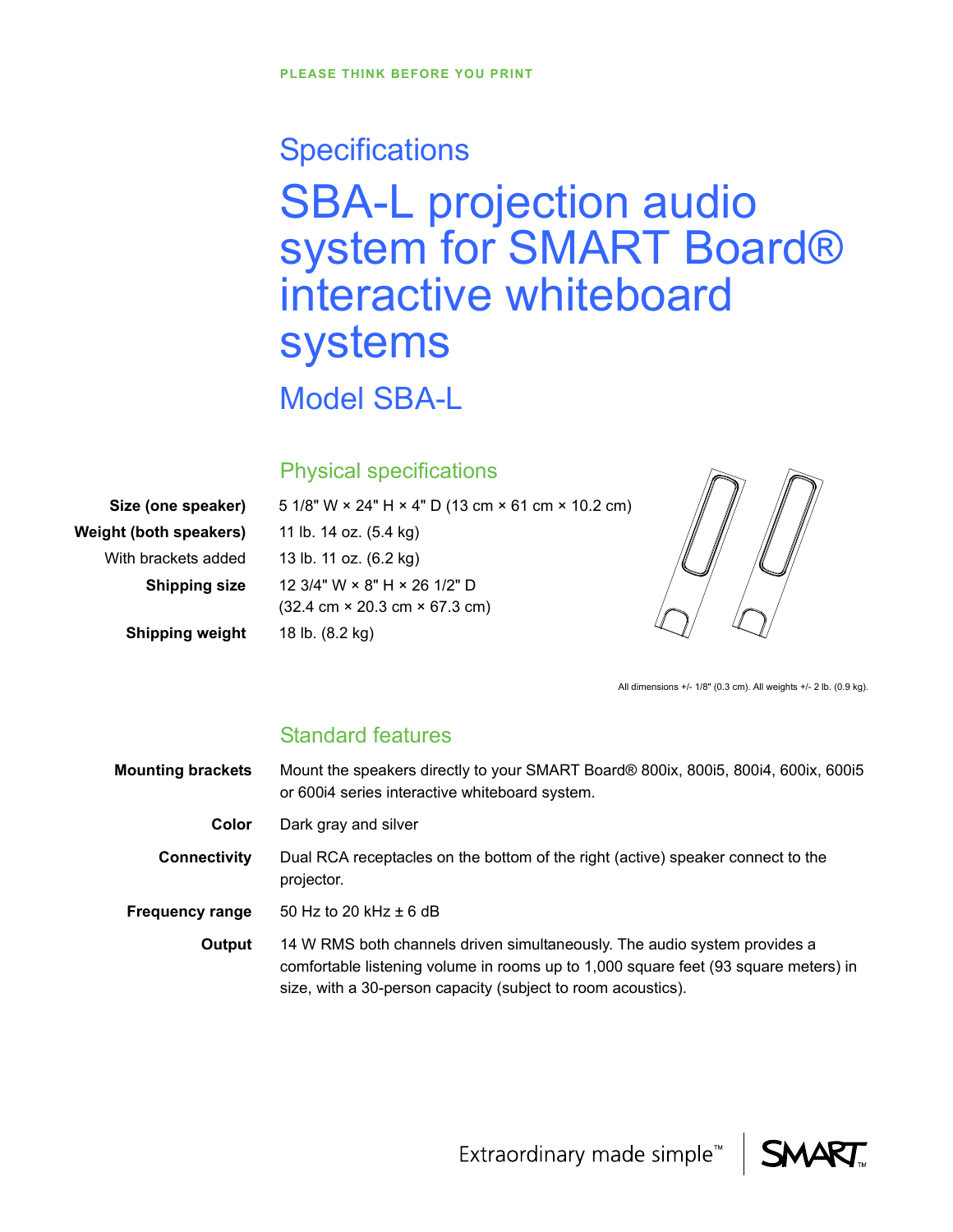**2 | SPECIFICATIONS** – PROJECTION AUDIO SYSTEM FOR SMART BOARD INTERACTIVE WHITEBOARD SYSTEMS – MODEL SBA-L

| <b>Connection panel</b><br>(right speaker) | Polarized Molex® connector and 16 AWG wire with sufficient slack to discreetly route<br>wire behind your interactive whiteboard or along the floor      |
|--------------------------------------------|---------------------------------------------------------------------------------------------------------------------------------------------------------|
| Dual RCA                                   | Connects to the projector                                                                                                                               |
| Power                                      | Powered barrel connector (15V DC, 4A), positive center                                                                                                  |
| <b>Power requirements</b>                  | Switching power supply (100V–240V AC, 50 Hz–60 Hz, 1.5A) and a 14' 9 1/8" (4.5 m)<br>country-specific power cord (15V DC, 4000 mA, 60 VA, positive tip) |
| <b>Environmental</b><br>compliance         | EU RoHS, China EIP, EU WEEE                                                                                                                             |
| <b>Regulatory certification</b>            | CE. CSA/UL                                                                                                                                              |

**Warranty** One-year limited equipment warranty

#### Operating specifications

41°F to 95°F (5°C to 35°C) with up to 80% humidity, non-condensing

#### **CAUTION**

If the speakers are very cold, allow them to warm to room temperature before operation.

## SMART order number

**SBA-L** SBA-L projection audio system for SMART Board 800ix, 800i5, 800i4, 600ix, 600i5 and 600i4 series interactive whiteboard systems